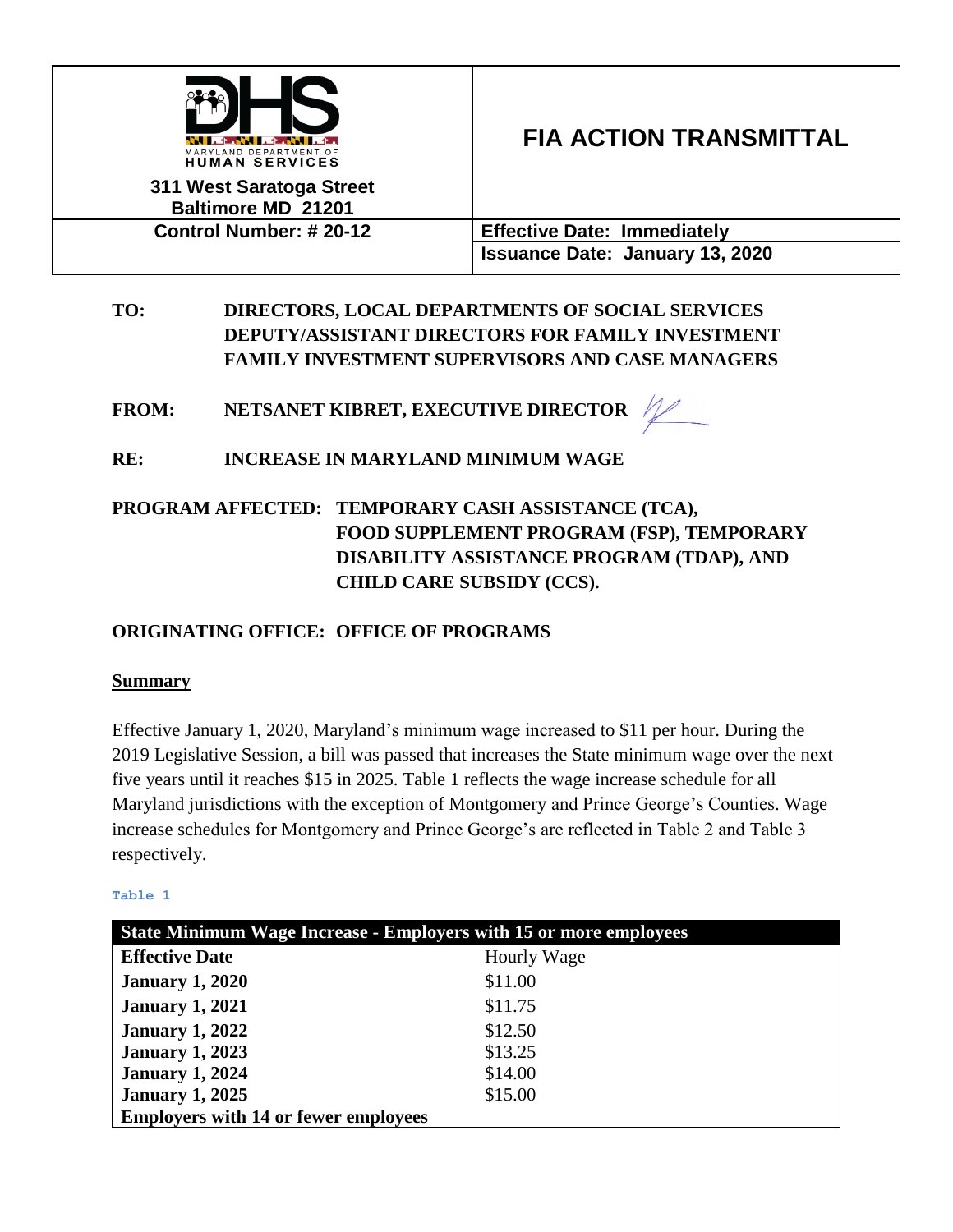| <b>January 1, 2020</b> | \$11.00 |
|------------------------|---------|
| <b>January 1, 2021</b> | \$11.60 |
| <b>January 1, 2022</b> | \$12.20 |
| <b>January 1, 2023</b> | \$12.80 |
| <b>January 1, 2024</b> | \$13.40 |
| <b>January 1, 2025</b> | \$14.60 |
| <b>January 1, 2026</b> | \$15.00 |

**Table 2**

| Montgomery County Minimum Wage – Employers with 51 or more employees |                                  |
|----------------------------------------------------------------------|----------------------------------|
| <b>Effective Date</b>                                                | Minimum Wage                     |
| <b>July 1, 2020</b>                                                  | \$14.00                          |
| <b>January 1, 2025</b>                                               | Follow Statewide Minimum Wage as |
|                                                                      | reflected in Table 1             |
| <b>Employers with 11 to 50 employees</b>                             |                                  |
| <b>July 1, 2020</b>                                                  | \$13.25                          |
| <b>January 1, 2025</b>                                               | Follow Statewide Minimum Wage as |
|                                                                      | reflected in Table 1             |
| <b>Employers with 10 or fewer employees</b>                          |                                  |
| <b>July 1, 2020</b>                                                  | \$13.00                          |
| <b>January 1, 2025</b>                                               | Follow Statewide Minimum Wage as |
|                                                                      | reflected in Table 1             |

#### **Table 3**

| <b>Prince George's County Minimum Wage</b> |                                  |
|--------------------------------------------|----------------------------------|
| All employers until 12/31/2020             | \$11.50                          |
| <b>January 1, 2021</b>                     | Follow Statewide Minimum Wage as |
|                                            | reflected in Table 1             |

This Action Transmittal (AT) replaces AT #18-22.

#### **Action Required**

Because the minimum wage increases will impact overall earned income for public assistance recipients, Local Departments of Social Services (LDSS) will likely realize increased number of interim changes in January and subsequent months. LDSSs must develop mechanisms to ensure case managers act on reported income timely in order to prevent errors in benefit payments and ensure that the work hours of TCA recipients in Work Experience (WEX) or community service positions do not exceed Fair Labor Standards Act (FLSA) guidelines.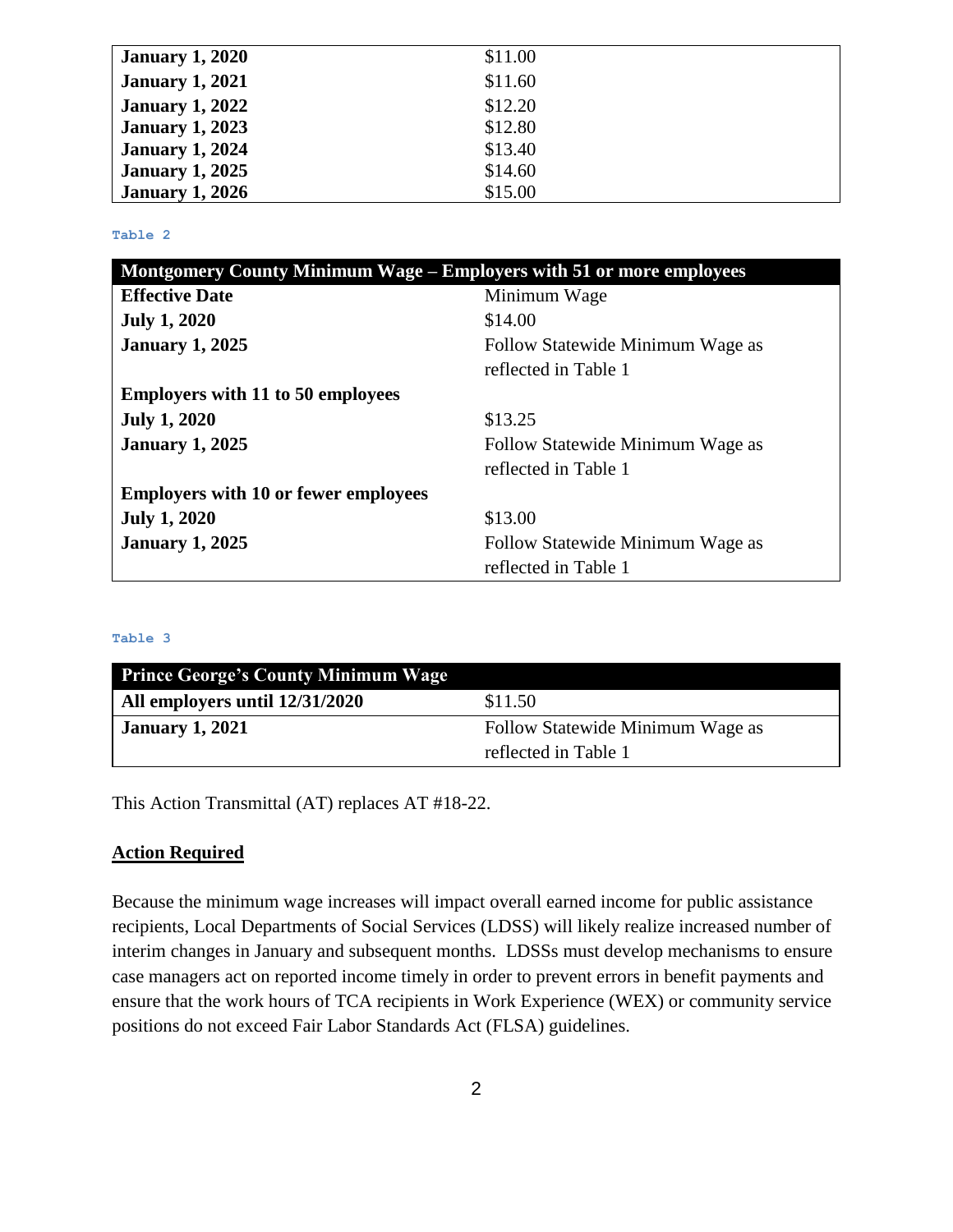#### **Affected programs include:**

- **TCA**: Recipients must report the change within 10 days of the receipt of the first paycheck with the increased wage.
- **FSP**: Recipients are required to report the change only if the household's total income increases to more than 130% of the federal poverty level for the household size. Case managers **must** take action when customers report the change in association with the FSP case or any another program in which they are enrolled.
- **TDAP**: There is no impact to TDAP recipients, as recipients are disabled and not eligible for TDAP if they become employed.
- **Child Care Scholarship** (CCS): TCA recipients with CCS cases must report the change within 10 days. Changes in non-cash assistance cases must be reported to the Maryland State Department of Education (MSDE) within 10 days.

#### **TCA Recipients in WEX and WEM Activities:**

Case managers must conduct periodic review of cases of TCA recipients in WEX and WEM activities to ensure that the work hours of those customers do **not** exceed FLSA requirements. Local departments are in violation of federal law if a recipient's WEX or WEM hours exceed the FLSA limit.

The case managers should first review the family's Independence Plan to ensure it addresses any changes in work requirements because of the increase in the minimum wage – remember, Federal TCA policy allows states to "deem" FLSA-limited customers as countable in the Work Participation Rate meeting the 20 hours per week core activity requirement. Case managers must then determine the number of FLSA hours the customer can participate in a WEX or WEM activity. The hours are calculated by taking the sum of TCA and FSP benefits divide by the new minimum wage as shown below:

 $(TCA amount + FSP amount)/minimum wage = number of FLSA hours the customer$ can participate.

#### Example:

 $$306 (TCA amount) + $200 (FSP amount) = $506 of total benefits$  $$506/\$11$  (minimum wage) = 46 hours per month or 11.5 hrs per week.

The TCA customer's 11.5 hours per week are deemed as meeting 20 hours per week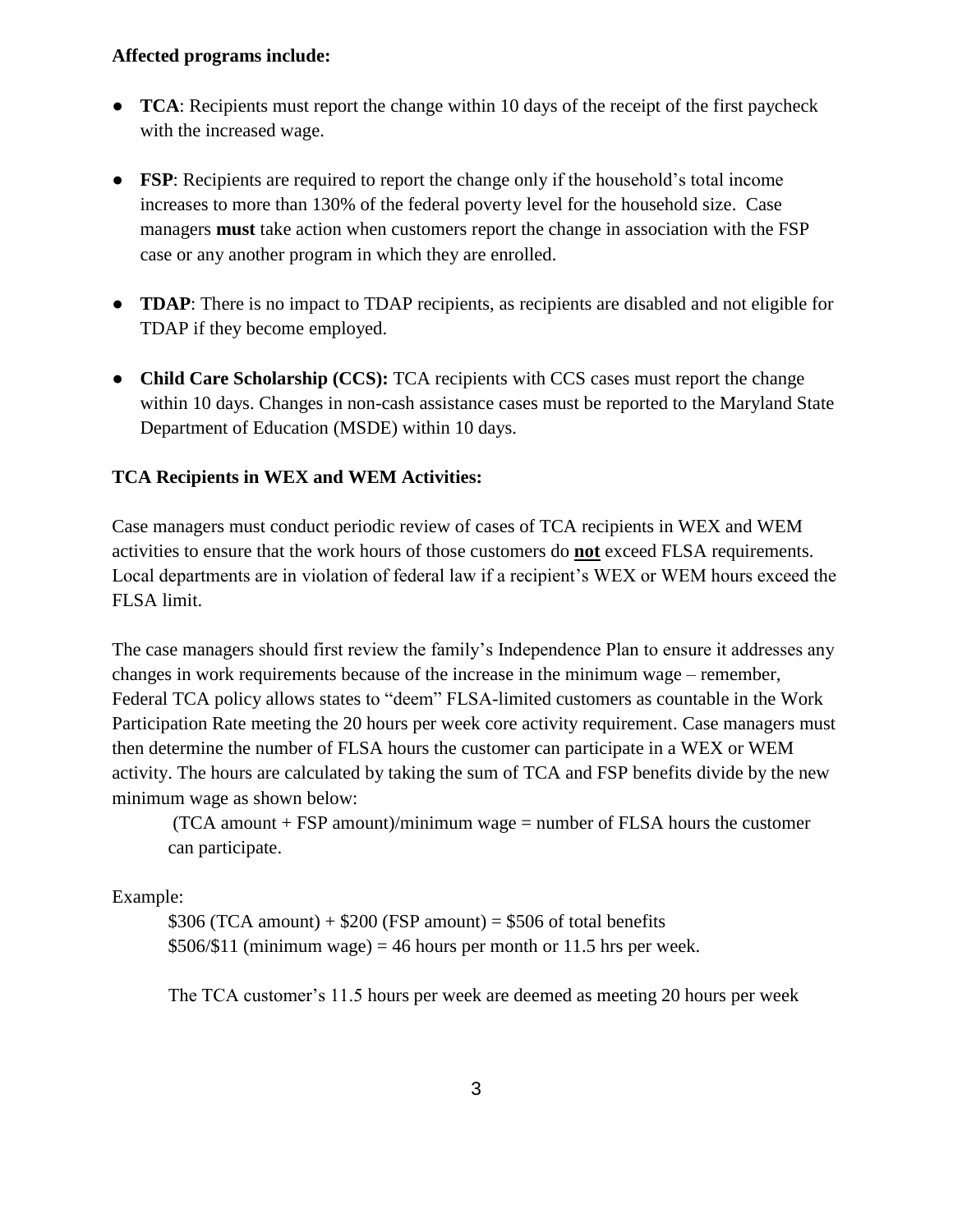## **FSP Recipients:**

For FSP, in particular Able Bodied Adults Without Dependents (ABAWDs), the hours in workfare and work experience are also governed by FLSA. Follow the same calculation as provided above, **but** use only the FSP amount received to determine the number of hours a customer may participate in an unpaid activity. ABAWDs can meet the work requirement by working 20 hours per week.

An LDSS cannot require an ABAWD to participate in a work program for longer than the 20 hours per week or more than the FLSA hours. Customers are deemed to be meeting the ABAWD requirement if they are meeting the FLSA hours.

FSP benefit/minimum wage = number of hours ABAWD can participate under FLSA

Example:

 $$192$  (FSP amount)/ $$11$  (minimum wage) = 17.5 hrs per month or 4-5 hours per week maximum the customer can participate in an unpaid work activity covered under FLSA.

Lastly, remember to review the customer's income at interim change and redetermination in order to ensure the earnings are correct.

### **Inquiries**

For TCA, TDAP and FSP policy-related questions, please complete the [FIA Policy Information](http://kb.dhs.maryland.gov/family-investment-administration/contact-us-with-your-fia-program-eligibility-policy-question/)  [Request Form](http://kb.dhs.maryland.gov/family-investment-administration/contact-us-with-your-fia-program-eligibility-policy-question/) found on Knowledge Base as shown in the screenshot below.

For CARES/systems related inquiries, please contact [fia.bsdm@maryland.gov.](mailto:fia.bsdm@maryland.gov)